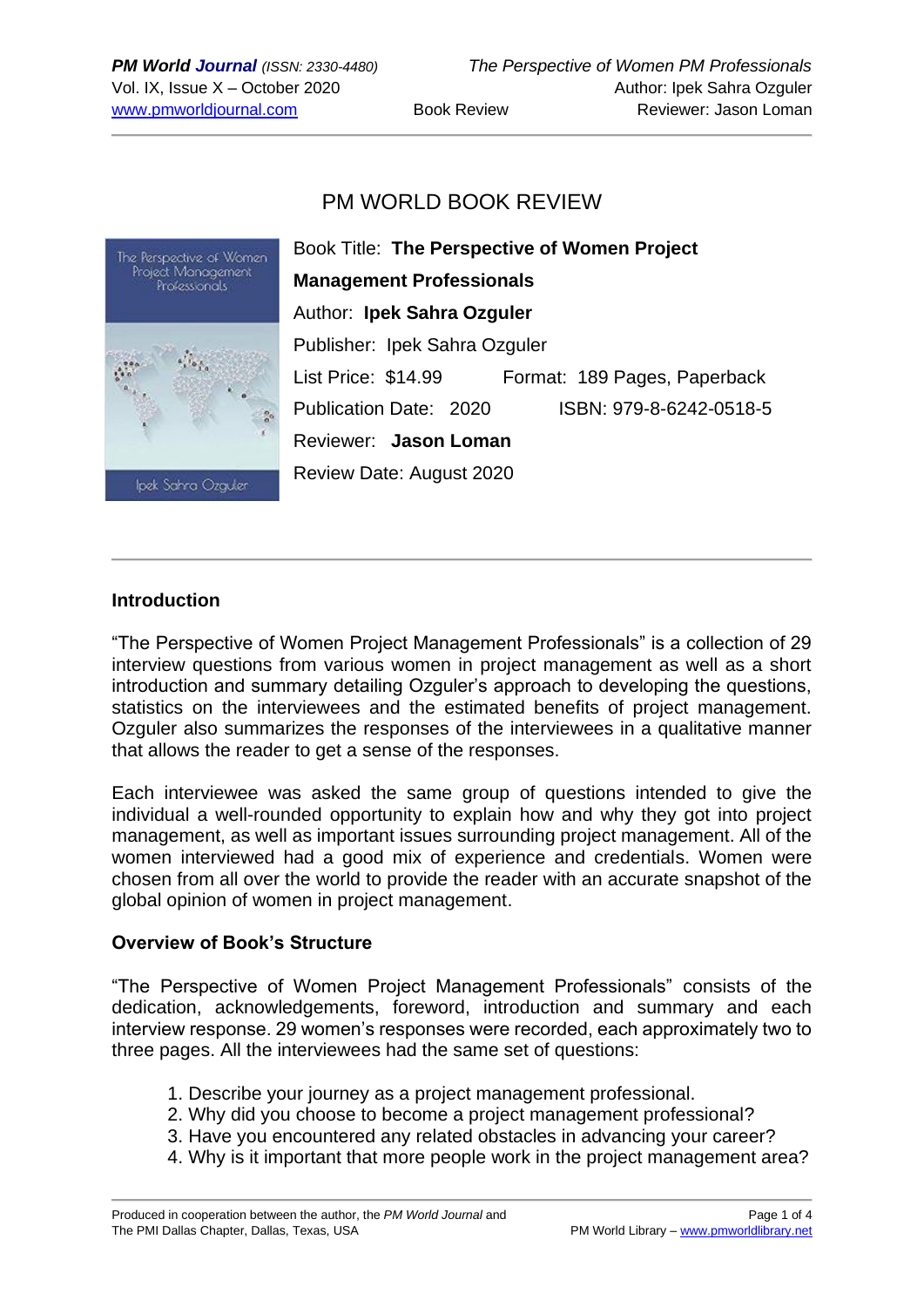5. How can we encourage more people to pursue project management as a career?

6. What do you think are the top issues that project managers face today?

7. Do you think there is a stereotype attached to project management?

8. Why is it important to celebrate international women's day?

9. On international women's day, what is the most important message you offer to project management professionals?

# **Highlights**

Ozguler's book records the responses of all 29 interviews in qualitative form and presents them as an insight for the reader to glean information at will. Each woman's thoughts and opinions were her own, but several common themes emerged. Almost all of the women fell into a project management position, enjoyed it and then decided to stay and earn various certifications to further their career. Most of the problems experienced, with respect to the top issues facing PM's today, were related to the perception of companies, managers and employees as to the role of project managers and what they were and were not capable of. Many of the interviewees referred to the maturity level of the organization as the compelling factor for PM support.

The unique perspectives of each individual produced varied opinions on PM stereotypes, the importance of celebrating international women's day and the message they would offer to other PM professionals. If I had to pick a few common themes, they would be:

1. Project management is a difficult but rewarding profession.

2. Women seem to experience more bias or difficulty related to their gender earlier in their career as opposed to later.

3. International Women's Day gives us all a chance to celebrate the achievements of women.

4. Project managers need familiarity and experience with Agile and hybrid PM practices.

5. Project managers should push back against the stereotype that we are administrators, inflexible and uninvolved in the decision-making process.

# **Highlights: What I liked!**

From a male perspective of a female perspective of project management I was a bit surprised, encouraged and discouraged at times reading this book. I was a little surprised that so many of the opinions reached consensus, I thought difficulties and stereotypes would be more varied. I was encouraged that some individuals felt they hadn't experienced any bias, or that the bias they experienced was early in their career. I was discouraged that people experienced bias at all. Project management is a difficult profession and requires that the PM call on a multitude of skills and talents to bring a project to fruition. The difficulties we experience shouldn't be the result of our gender, male or female. What I liked most about this book was the underlining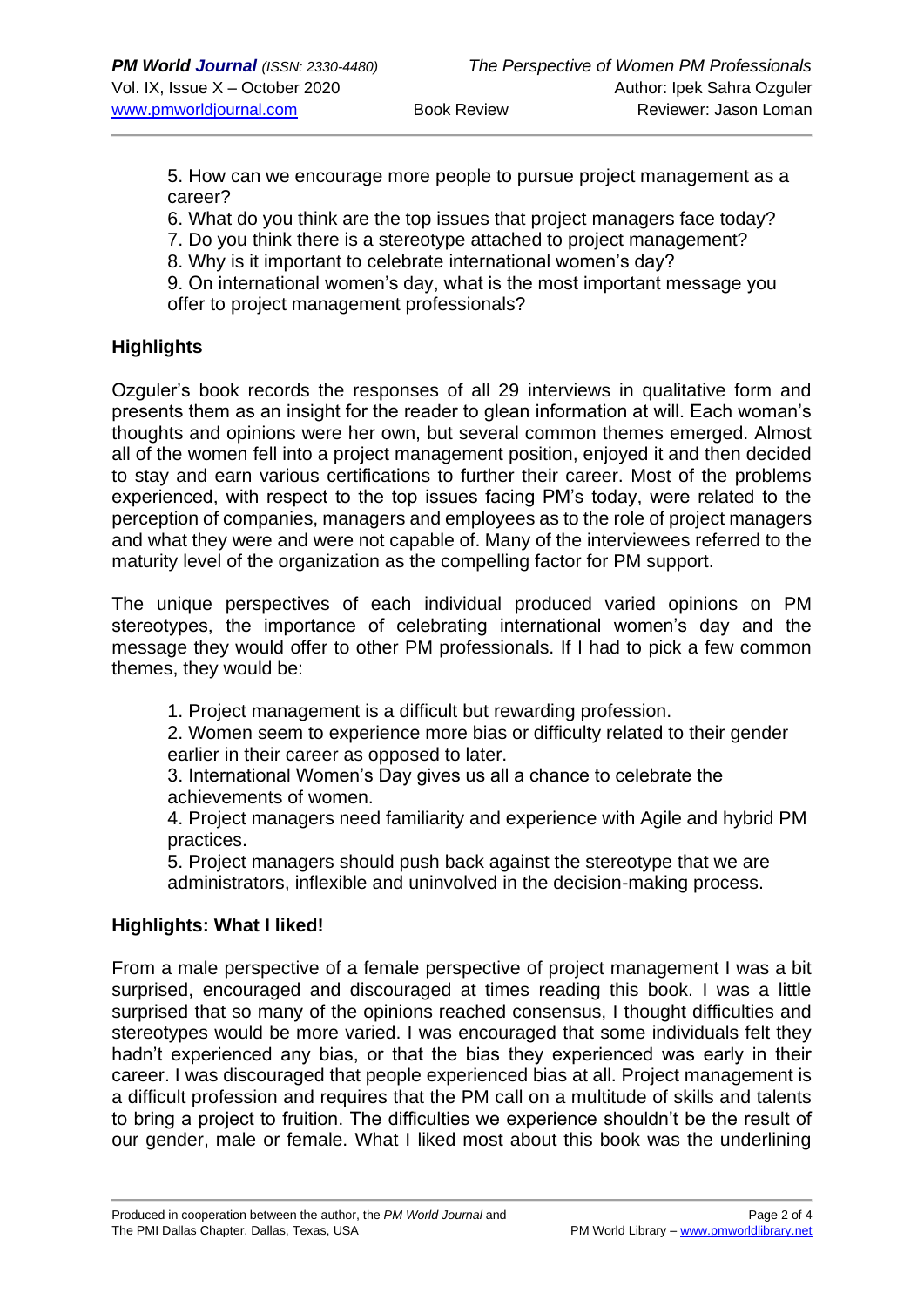hopefulness and determination of the individuals to do the best job they could which I believe will be the vehicle that brings us closer to parity between the sexes.

#### **Who might benefit from the Book?**

Ultimately anyone would benefit from reading this book, but probably most of all younger female project managers or women interested in project management. It provides unfiltered opinions and perspectives on what being a project manager is like and how people got into the profession in the first place.

### **Conclusion**

This book functions as a platform for women to highlight issues that they've experienced that might differ from the experiences of a man, although I think it's fair to say most of the issues brought up were common to both sexes. Ozguler's book is a point of data in a sea of data that the project management world can use to chart our course and move the profession further forward. I appreciate the opportunity to read Ipek Sahra Ozguler's book and the opinions of all 29 women in it. I encourage anyone to do the same.

For more about this book, go to: https://www.amazon.com/Perspective-Women-Proiect-[Management-Professionals/dp/B0863RT9ZB](https://www.amazon.com/Perspective-Women-Project-Management-Professionals/dp/B0863RT9ZB)

*Editor's note: This book review was the result of a partnership between the publisher, PM World and the [PMI Dallas Chapter.](http://www.pmidallas.org/) Authors and publishers provide the books to PM World; books are delivered to the PMI Dallas Chapter, where they are offered free to PMI members to review; book reviews are published in the PM World Journal and PM World Library. PMI Dallas Chapter members can keep the books as well as claim PDUs for PMP recertification when their reviews are published.* 

*If you are an author or publisher of a project management-related book, and would like the book reviewed through this program, please contact [Editor@pmworldjournal.com.](mailto:Editor@pmworldjournal.com)*